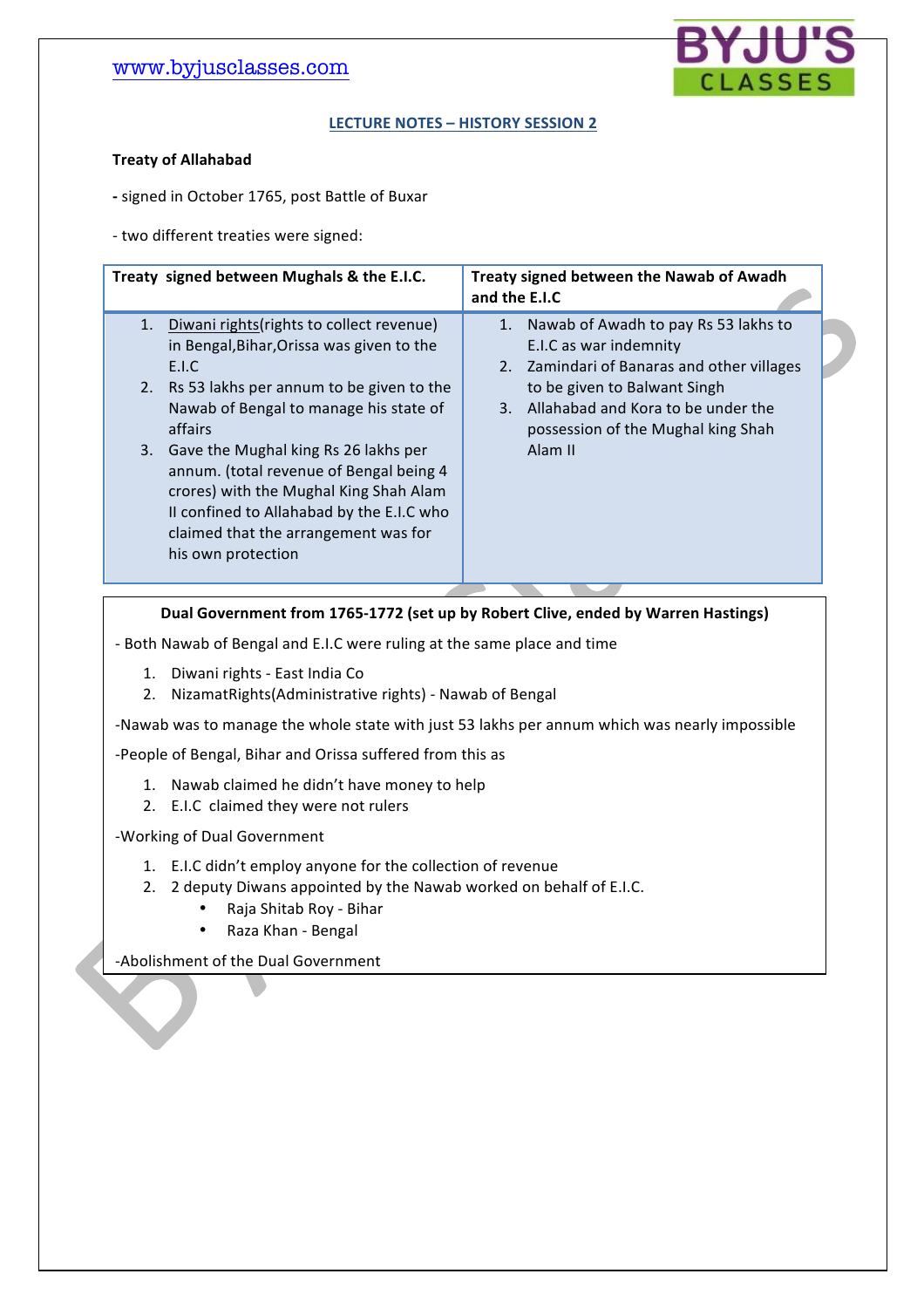

| <b>India Regulating Act 1773:</b>                                                                                                                                                                                                                                                                                                                                                                                                                                                        | Reasons that led to this act:                                                                                                                                                                                                                                                                                                                  |
|------------------------------------------------------------------------------------------------------------------------------------------------------------------------------------------------------------------------------------------------------------------------------------------------------------------------------------------------------------------------------------------------------------------------------------------------------------------------------------------|------------------------------------------------------------------------------------------------------------------------------------------------------------------------------------------------------------------------------------------------------------------------------------------------------------------------------------------------|
| Subjected the Company's actions to the<br>supervision of the British Government<br>End of Dual government.<br>Governor of Bengal to be the Governor -<br>General of British territories of India.<br>Establishment of Supreme Court in Calcutta.<br>The servants of the Company were forbidden<br>to engage in private trade, accept presents or<br>bribes, etc.<br>It created a new post of Governor General of<br>Bengal                                                               | The British Crown were not happy<br>$\bullet$<br>with the activities of East India<br>Company<br>It was enacted to regulate the<br>activities of E.I.C in India<br>E.I.C faced opposition from the<br>$\bullet$<br>British Crown and the Indian rulers<br>The Crown wanted to strengthen<br>$\bullet$<br>its position on E.I.C                 |
| Provisions of the Regulating Act of 1773                                                                                                                                                                                                                                                                                                                                                                                                                                                 |                                                                                                                                                                                                                                                                                                                                                |
| <b>First Provision</b><br>*the governor-general of Bengal would be a<br>part of the council consisting of four other<br>members<br>*governor-general: company appointed<br>*4 members: crown appointed<br>*final decision would be decided by the<br>majority of the council(governor-general had<br>to have support of at-least 2 council members<br>to have his say)<br>*first set of council members were<br>-Richard Barwell<br>-Philip Francis<br>-George Monson<br>-John Clavering | <b>Second Provision</b><br>*A supreme court (not to be confused<br>with modern day supreme court of India)<br>was to be set up at Calcutta. It was finally<br>established in 1774<br>*Set up for the Europeans only as the<br>Indian legal system was very different from<br>the European Legal system<br>* Was headed by Justice Elijah Impey |

**The Treaties of Banaras** - Two agreements (1773 & 1775), regulating relations between the British government of Bengal and the ruler of the state of Awadh.

The defense of Awadh had been guaranteed in 1765 on the condition that the state's ruler, Shuja-ud-Dawlah, pay the cost of the necessary troops. The First Treaty of Banaras (1773) was the result of the Mughal emperor Shah Alam's surrender of Allahabad and Kora to the Marathas as the price of their support. Warren Hastings ceded Allahabad and Kora to Shujā and promised to support him against the Afghan Rohillas in return for cash payments. This move, designed to strengthen Awadh as a buffer state between Bengal and the Marathas, led to the Rohilla War of 1774.

The Second Treaty of Banaras (1775) is otherwise known as the Treaty of Faizabad. It was forced on the new vizier of Oudh by the company's governing council after the death of Shuja. The vizier had to pay a larger subsidy for the use of British troops and cede Banaras to the East India Company. This treaty led to a revolt by Raja Chaith Singh of Banaras in 1781.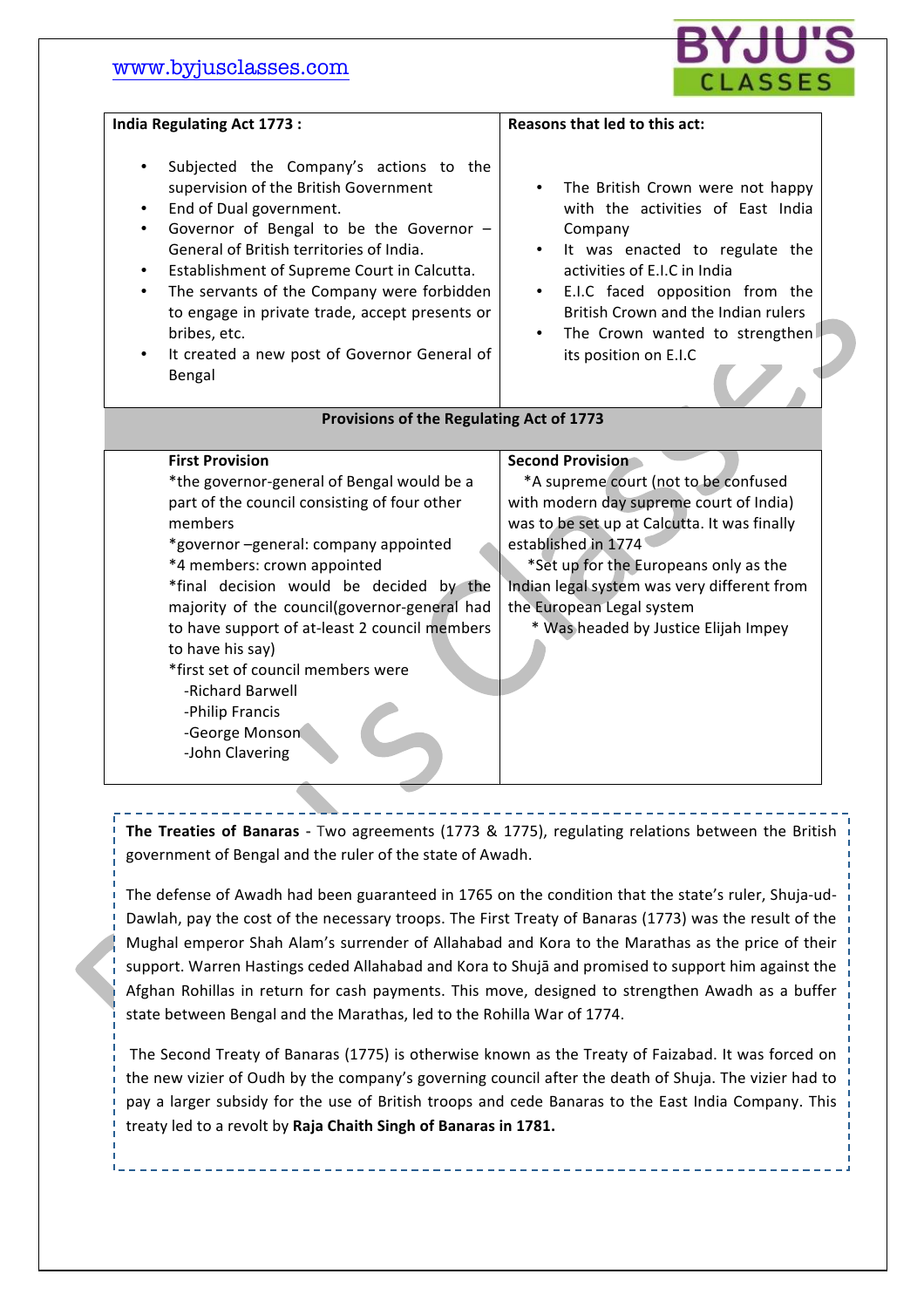

### Problems faced by British after Regulating Act:

- Collection of revenue (How? When? How much? From whom?) British did not know the system followed in India
- Legal system different approaches needed for criminal and civil cases

#### **Criminal'cases**

- **Civil'Cases**
- Mughal laws for criminal cases were based on the rules set by the Turks
	- $\circ$  Partly Islamic and partly Local
	- $\circ$  Same irrespective of community

Laws varied with community o Hindu community- ancient

- shaastras
- o Musilm- according to Islamic laws

### **Other key points:**

Indology: Study of Indian past -> Result: Archaeological Excavations, Translation of Sanskrit verses into English

Gentoo code: Based on Manusmriti (comprehensive and also biased holy book on Hindu civil laws). Warren Hastings encouraged conversion of Sanskrit texts into English.

\*To understand the Islamic traditions better Calcutta Madrassa was setup in the year 1781

\*Asiatic society of Bengal -1884 set up by William Jones promoted Indology and Oriental studies

'White man's burden': Govt. sponsored scholars maligned India and justified British Rule in India; theorized that civilization can come to India only through the British rule.

## Pitts Act of 1784

- The commercial and political activities of the Company were now separated. Board of Control of six members (including two cabinet ministers) set – up to guide and supervise the affairs of the Company in India.
- Three members will be there in Governor General's Executive Council.
- Secret Committee of three Directors were to look into political and military affairs. [Governor] General and the council were forbidden to declare war and make treaties without the sanction of secret committee].
- Madras and Bombay Presidencies were subordinated to the Governor General in Council of Bengal in all matters.
- This act gave the British Government a measure of control over the Company's affairs. In fact, the Company became a subordinate department of the State.
- Act of 1786 : Governor General given the power to over ride the council and was made Commander – in – Chief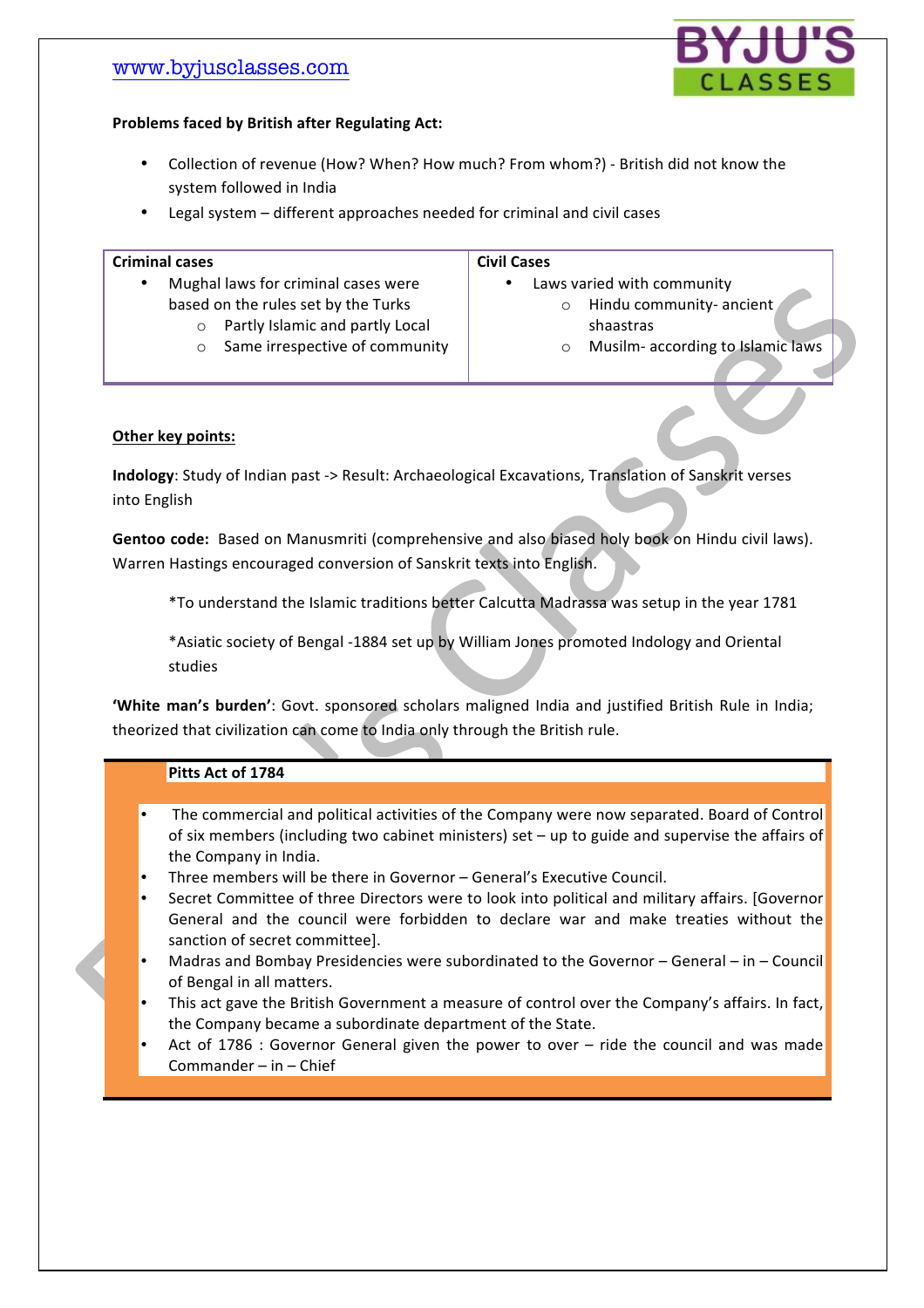

#### **Charter'Act'of'1833'**

- End of Company's monopoly even in tea and trade with China. Company was asked to close its commercial business at the earliest.
- All restrictions on European immigration into India and acquisition of land and property in India by them were removed, legalizing European colonization of India.
- Governor General of Bengal to be Governor General of India; all powers, administrative and financial, were centralized in the hands of the Governor – General – in – Council. (1st Governor General of India – Lord William Bentinck).
- President of Board of Control became the minister for Indian affairs.
- A law member (without power to vote) was added to the Executive Council of the Governor General. Macaulay was the first Law member. This increased the Council's strength to four, and with it began the Indian Legislature.
- A law commission was constituted for codification of laws.
- The Act threw open to all, irrespective of religion, place of birth, descent and colour, services under the Company.

### **SOCIO'RELIGIOUS'MOVEMENTS**

#### **Causes**

- **Modern'education**
- **Revolutions in other countries (like France)**
- **Pessimistic'attitude'towards'activities'of'British'and'Christian'Missionaries**
- **•** Sanskritisation by Upper caste

#### **Impact**

- Wave of reforms (removal of Sati, Child infanticide banned, Widow-remarriage, focus on **Education)**
- **National'Orientation**
- **Communal'consciousness'(big'negative'impact)**
- **Cultural'consciousness**
- **Woman'Empowerment**

#### **Negative effects of Socio religious movement**

- **Communal'consciousness**
- **Caste'based'identity**
- **Community'orientation'rather'than'national'orientation**
- **Insecurity'among'the'masses**

#### **Deoband'Movement**

- **Founded'by'Moulana'Hussain'Ahmed**
- **Gave liberal interpretation of Qoran**

#### **Possible Questions for Mains**

- The idea of Self Governance in India is older than India itself.
- **The'policies'adopted'by'British'after'1857'was'more'controversial'than'the'policies'prior'to'1857.' Elaborate**
- **Women'empowerment'attempts'were'made'not'only'by'Indians'but'also'British.'Elaborate.**
- **British attitude towards Indians was never the same after 1857. Comment.**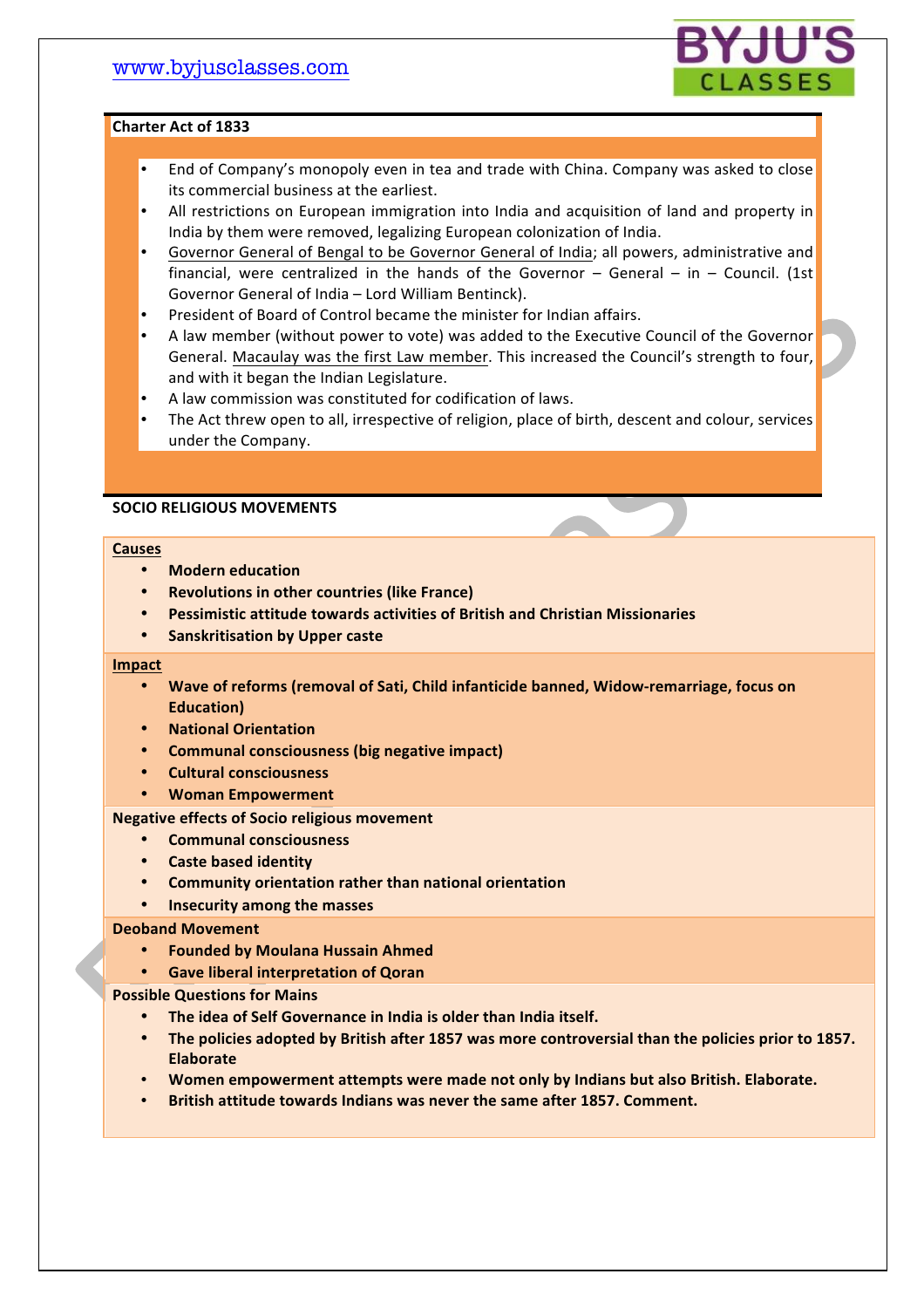

Appendix - Governor Generals and important events in their rule

| <b>Warren Hastings - (1774 - 1785)</b><br>* First man to hold the position of Governor-<br>General of India.<br>*Became governor of Bengal 1772<br>* In 1774, he was appointed Governor-General<br>of India.<br>*Resigned his position in India in 1784 | Implementation of Regulating act of 1773<br>$\bullet$<br>Pitt's India Act of 1784<br>The Rohilla war of 1774<br>The first Maratha war in 1775-82<br>2 <sup>nd</sup> Mysore war in 1780-84<br>$\bullet$<br>Foundation of Asiatic Society of Bengal<br>$\bullet$<br>(1784) with William Jones                                               |
|---------------------------------------------------------------------------------------------------------------------------------------------------------------------------------------------------------------------------------------------------------|-------------------------------------------------------------------------------------------------------------------------------------------------------------------------------------------------------------------------------------------------------------------------------------------------------------------------------------------|
| John MacPherson - (1785 - 1786)<br>*was appointed as an Acting Governor-General                                                                                                                                                                         |                                                                                                                                                                                                                                                                                                                                           |
| Charles Cornwallis - (1786 - 1793)<br>*In 1786 Cornwallis was appointed Governor<br>General and Command in Chief in India<br>*He defeated the Sultan of Mysore in 1792, the<br>same year he was given the title of Marquis                              | 3 <sup>rd</sup> Mysore war (1789-92) and treaty of<br>$\bullet$<br>Seringapatam<br>Cornwallis Code(1793)<br>Permanent settlement of Bengal, 1793<br>$\bullet$<br>Europeanization of administrative<br>machinery and introduction                                                                                                          |
| John Shore - (1793-1798)<br>*In 1793 Shore was appointed Governor<br>General of India.<br>* Shore was honoured with a baronet in 1792.<br>His tenure lasted until 1798                                                                                  | Charter Act of 1793<br>$\bullet$<br>Battle of Khadra between the nizam and<br>the Marathas, 1795<br>Known for avoiding wars<br>$\bullet$                                                                                                                                                                                                  |
| Richard Colley Wellesley - (1798-1805)<br>* Dedicated his time as Gov Gen to expand the<br>borders of East India Empire                                                                                                                                 | Introduced the Subsidiary Alliance<br>$\bullet$<br>System(1798) first alliance with the<br>Nizam of Hyderabad<br>4 <sup>th</sup> Mysore war, 1799<br>$2nd$ Maratha war (1803-05)<br>Took over the administration of<br>Tanjore(1799), Surat(1800) and<br>Carnatic(1802)<br>Set up the Fort William College to train<br>the civil servants |
| Charles Cornwallis - (July - Oct 1805)<br>* appointed Governor-General of India for a<br>second term in 1805 to curb the expansionist<br>activities of Wellesley<br>*The first gov gen to die in office                                                 |                                                                                                                                                                                                                                                                                                                                           |
| George Hilaro Barlow (1805-1807)<br>* Was only a provisional Gov Gen, until the<br>arrival of Minto                                                                                                                                                     | <b>Vellore Mutiny (1806)</b>                                                                                                                                                                                                                                                                                                              |
| Gilbert Elliot-Murray-Kynynmound - Lord Minto<br>$(1807 - 1813)$<br>*appointed Governor-General of India at the<br>end of 1806                                                                                                                          | Treaty of Amritsar with Ranjit Singh<br>(1809)                                                                                                                                                                                                                                                                                            |